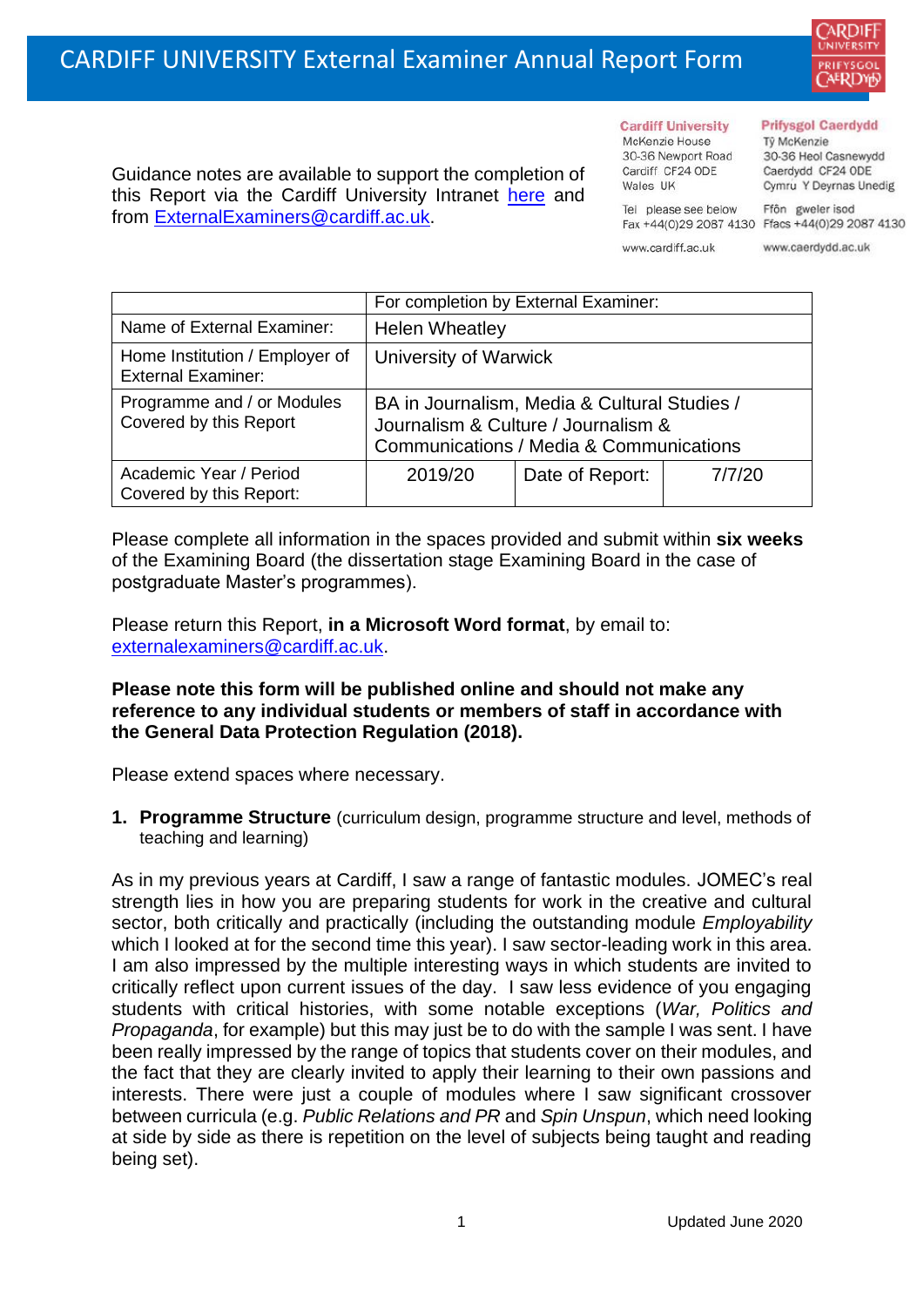As I noted in my report last year, *across the UK (and beyond, actually) the Students Union and others are calling for us to think about module design and the concept of decolonising the curriculum – I saw some excellent (Media Globalisation and Culture) and a number of pretty dire examples of curricula that addressed this issue. If this is not yet an issue at Cardiff, it's almost certainly coming; this might, therefore, be a moment to pre-emptively look at your whitest, most UK/US centric modules and see if there are small or large ways in which this can be addressed.* It seems all the more pressing now to address these issues and I am heartened to hear that JOMEC is actively engaged in critical thinking about how race (and its intersections with class, gender, religion, etc.) is discussed in its modules. I surveyed the required reading on eight modules. Of this eight, six modules had no BAME authors in their required reading, and the other two (*Media, Globalisation and Culture* and *Cultural and Creative Industries*) had a couple of pieces each that were written by non-white authors. The gender balance averaged at about 30% female authors, which is probably about standard across the sector. We all need to think very carefully about how we talk about race with our students and whose work we highlight and engage with in our modules and I signal it here again as an issue. In relation to diversity and inclusion issues, one module was directing students towards the publication Spiked, which regularly features anti-transgender journalism without any kind of warning that this is what students should expect from it; if I was a trans student in JOMEC, I might appreciate some signal of this issue.

I can confirm that the actions taken as a result of the variation of assessments in relation to industrial action and Covid-19 have been appropriate to protect the academic standards of the programme and have allowed students to achieve their programme level learning outcomes. Staff and students have clearly been working hard in the most difficult of contexts.

**2. Academic Standards** (comparability with other UK HEIs, achievement of students, any PSRB requirements)

The quality of student work is generally very good. Cardiff students are well-read and eloquent, and I saw comfortably first-class work across the board. I looked at 4 or 5 first class dissertations, one 2:1 and one 2:2. All were impressive in different ways. The work that really stood out for me, and which I would have graded higher, was an audience study with families of people with autism on the representation of autism in contemporary television drama. I found the last paragraph of the introduction to this work moving in the way that it set out the pressing *need* for their study; this exemplifies the great work done by JOMEC students which thinks about academic writing as important and *purposeful*. Staff and students are really to be congratulated on this. Other dissertations were nicely self-aware and self-critical, showing a real maturity to the work, and all were able to articulate their methods in a convincing way, even at the lower end of the scale.

I am happy to confirm that module marks were generally an accurate reflection of the standards students achieved, and the award classification reflects their academic attainment on their degree programme. The application of the Safety Net Policy to ensure that students' award classification reflects their academic attainment on the degree programme, and that the degree classification is not affected by any potential dip in their academic performance in assessments undertaken during a period of disruption seemed to be applied fairly and appropriately, though the speed of the exam board made it very difficult to fully grasp the maths at play in this process! The academic standards of the degrees appeared to meet the requirements of the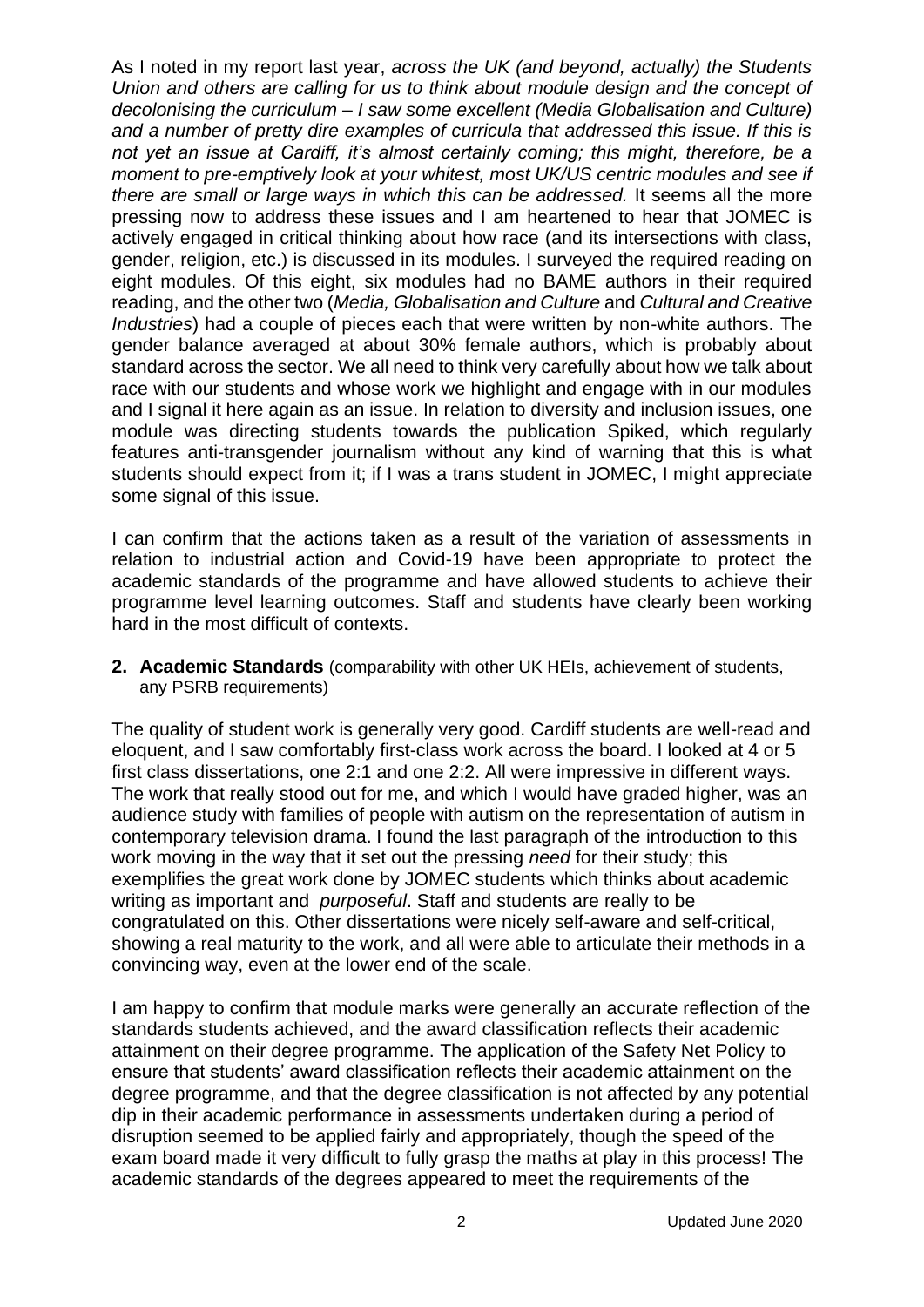national qualifications' framework and the degrees awarded by the University seemed valid and reliable and are of an equivalent standard to degrees awarded in previous years. The degree outcomes of each programme under consideration were in line with the sector and meet any professional, statutory, regulatory body requirements. Where issues were identified, the Examining Board was clear in its deliberations and actions to safeguard academic standards.

**3. The Assessment Process** (enabling achievement of aims and learning outcomes; stretch of assessment; comparability of standards between modules of the same level)

As in previous years, I saw modules that are examined via a wide range of assessment methods. This is a real strength for the school, and I cannot imagine JOMEC students growing weary of being asked to write the same old kind of essay as they can be in other institutions. This has raised some issues though:

(1) It seems that only the more standard forms of writing are made available for externals and moderators – how are marks for things like practical projects, seminar participation, reading quizzes, presentations, etc. being moderated and assessed for fairness?

(2) Assessment criteria: the current assessment criteria, developed for standard essays, simply does not work for all of your brilliant, varied modes of assessment. It is not flexible enough to make sense for students producing a set of blogs, or short analyses, or portfolios, or presentations, or policy briefs. The module *Employability: Knowledge, Skills and Experience* gives others a model of what needs to be done. Each element of that module has a separate set of assessment criteria. I can see that this has taken a lot of work, but it shows exactly what adaptation is necessary for each different/non-traditional form of assessment and will show to students the problems of this being lacking elsewhere.

While I was generally in agreement with the marks I saw (with a few exceptions in both directions), the feedback that students are getting is inconsistent and in some cases is worryingly brief (just one or two sentences, as opposed to 6 or 7 paragraphs in other modules). This relates to both terms' marking, not just that which was done during lockdown. In one module, the scant commentary on the essays was full of mistakes and grammatical errors, and whilst this marking was almost certainly done by a module tutor, rather than a full time member of staff, I would urge some further 'quality control' in marking, as well as a discussion more broadly across the school about expectations for feedback. In my view, one or two sentences is simply not enough for the students to learn from their mistakes (all along the marking spectrum). This very brief feedback also does a disservice to the staff in the school who produce detailed, constructive commentary, separating their comments out under multiple headings, really allowing the students to learn from and improve on their work. If a piece of work has a formative purpose (i.e. an essay plan leading to an essay later in the module) it is even more vital that the student gets fuller feedback on it, but this should also be standard practice across the board. Electronic marking seems to be gradually leading to less and less detailed responses on students' work.

4. **Examination of Master's Dissertations (if applicable)** (sample of dissertations received, appropriateness of marking schemes, standard of internal marking, classification of awards)